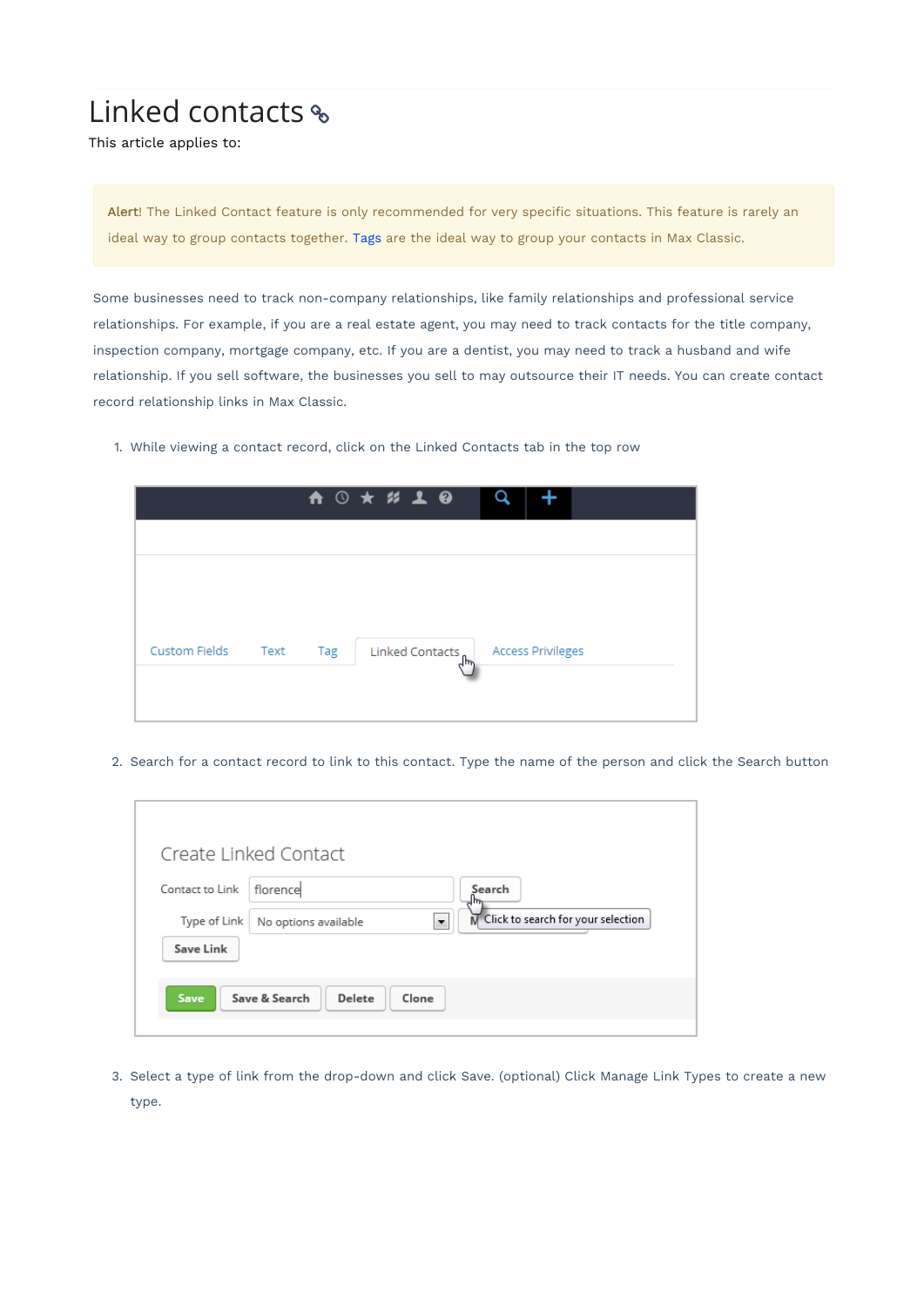| Create Linked Contact                                         |                               |
|---------------------------------------------------------------|-------------------------------|
| Contact to Link Calista (Select a different contact)          |                               |
|                                                               |                               |
| Type of Link<br>CCD                                           | <b>Manage Link Types</b><br>▼ |
| <b>Save Link</b>                                              |                               |
| Save & Search<br><b>Delete</b><br><b>Save</b><br>Clone<br>┧┡╦ |                               |

4. The contact is now linked to the one that you are viewing. You can navigate to the linked contact record, send them an email, or create a task

| Linked Contacts       |             |        |
|-----------------------|-------------|--------|
| Name                  | <b>Type</b> | Remove |
| Jada Casey            | CCD         |        |
| Create Linked Contact |             |        |
| Contact to Link       | Search      |        |

5. When composing an email, you can merge a linked contact into the body of the email, or you can cc them by merging their email address in the cc field

Warning! You can only merge the first linked contact per link type. For example, if you had 3 linked contacts under a linked contact type called "Partner", only the first of those contacts would merge.

| Linked Contacts       |             |      |
|-----------------------|-------------|------|
| <b>Name</b>           | <b>Type</b> | Remo |
| Scott Leach           | Partner     |      |
| <b>Vladimir Beard</b> | Partner     |      |
| Dora Reed             | Partner     |      |
|                       |             |      |

6. Click the merge field and select the name of the Link Type that you created